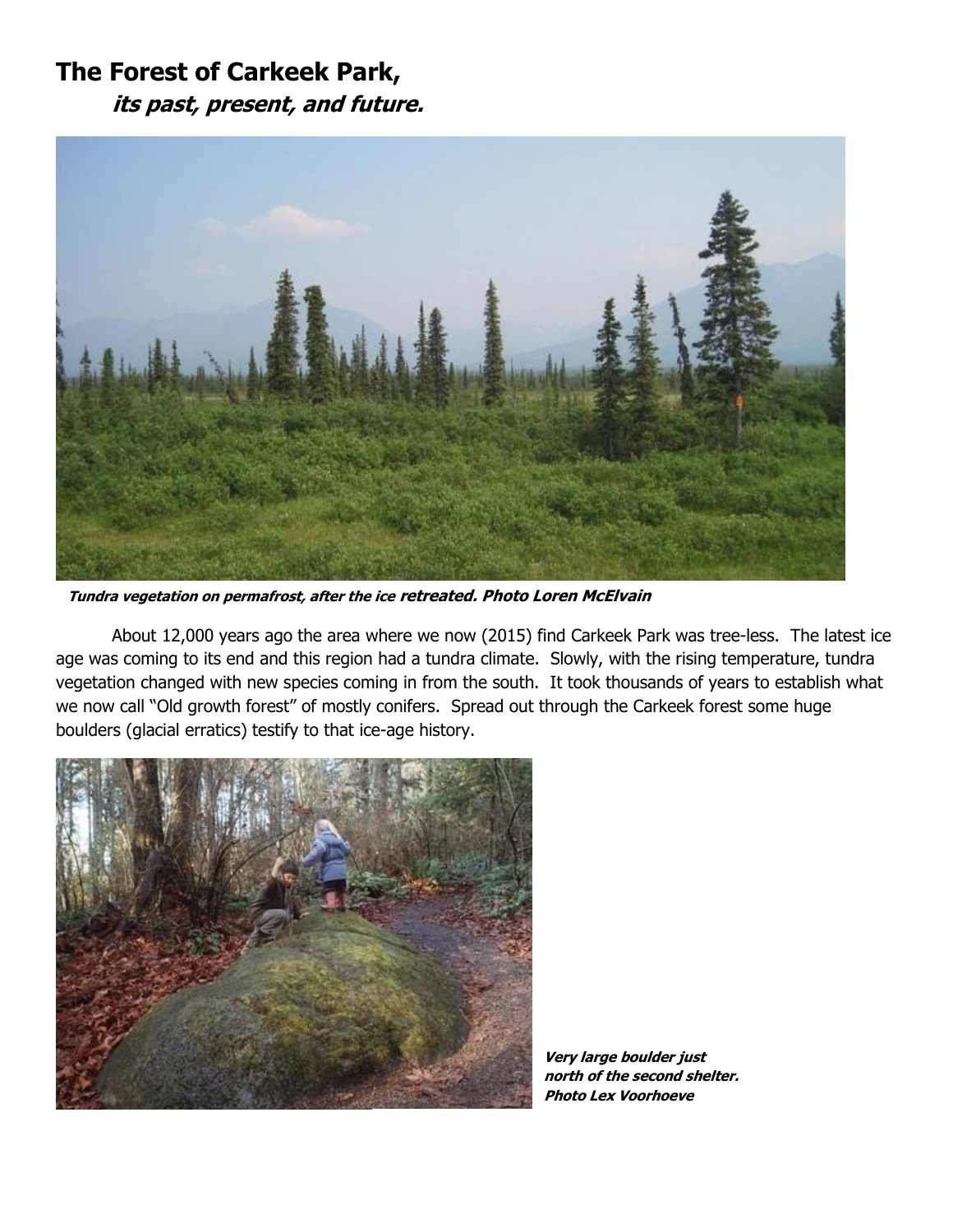About 150 years ago, new settlers found a fairly natural forest, though not totally pristine, because human influences were undoubtedly there. The abundance of Red Cedar trees invited the use of natural resources. Red Cedar trees provided many materials used daily by the Native Americans: the bark (fiber materials), the wood (shingles), and whole trees (seaworthy canoes).

This forest was harvested and clear cut about 100 years ago, making place for settlements and agriculture: orchards, grasslands and dairy farms. The Piper's orchard is a remnant and reminder of that period; huge 100 year old stumps of Red Cedar trees still bear witness to the former forest cover.

In the late 1920's, against fierce opposition, the Piper's Creek ravine was turned into a City Park – probably because the steep slopes did not allow development for housing. Today we appreciate the efforts of the wise people who pushed this through. Gradually,

agricultural use on the moist slopes of Piper's Creek was terminated and the land was invaded by fast growing, light demanding species with winged seeds, most notably Red Alder and Big leaf Maple. The Alder/Maple forest we now find along these slopes is therefore about 80 years old. Interestingly the forest on the much drier north slopes of the park, north of the playground for example, is totally different: Douglas fir, Hemlock, Red Cedar and Grand fir reflect an atmosphere of the original forest.

Regular visitors of Carkeek Park notice that each year a number of Alder and Maple trees fall down. Sometimes they hear a crash "somewhere up there", or are confronted with a fallen tree across a trail. This might seem disconcerting – what is going on here? It is, actually, a quite natural event; the Alder/Maple forests are at the end of their 80-year life span and under natural conditions a new forest of predominantly coniferous trees would develop over time.

However, in Carkeek Park, this natural succession pattern is not seen, for several reasons. First of all Carkeek Park is an "Urban Forest", with miles of boundaries with private gardens. This has a huge influence on vegetation development inside the forest. The temperature inside the

**Creek ravine are forested. Note the sand banks developing along the beach. Compare with 1929. Seattle Engineering Department (via Ron Edge)**

forest is different from a natural forest, water supply is affected, and all kinds of foreign "invasive" garden species find their way into the park. But there are other causes for the failure of the forest to regenerate naturally as well. Most evident is the abundance of Mountain Beavers, an ancient type of rodent that loves to nibble on seedlings and young trees, especially young conifers. Then there is the very low soil fertility; after decades of agricultural use, the soils are seriously depleted. And finally Carkeek Park is blessed with a very dense undergrowth, mostly Salmonberry, which suppresses any new seedlings that might arise. The Salmonberry jungle is an important nesting facility for birds and a valuable asset of the Park – but it also slows down or prevents the natural regeneration of the forest.

What we can expect is that Carkeek's trees will continue to topple at an increasing rate as remaining trees become more exposed to wind. We expect that in about 20 years little will be left of what now still

**Carkeek Park 1929, forested steep slopes and creek floodplains, with agricultural land in between. Seattle Engineering Department (via Ron Edge)**